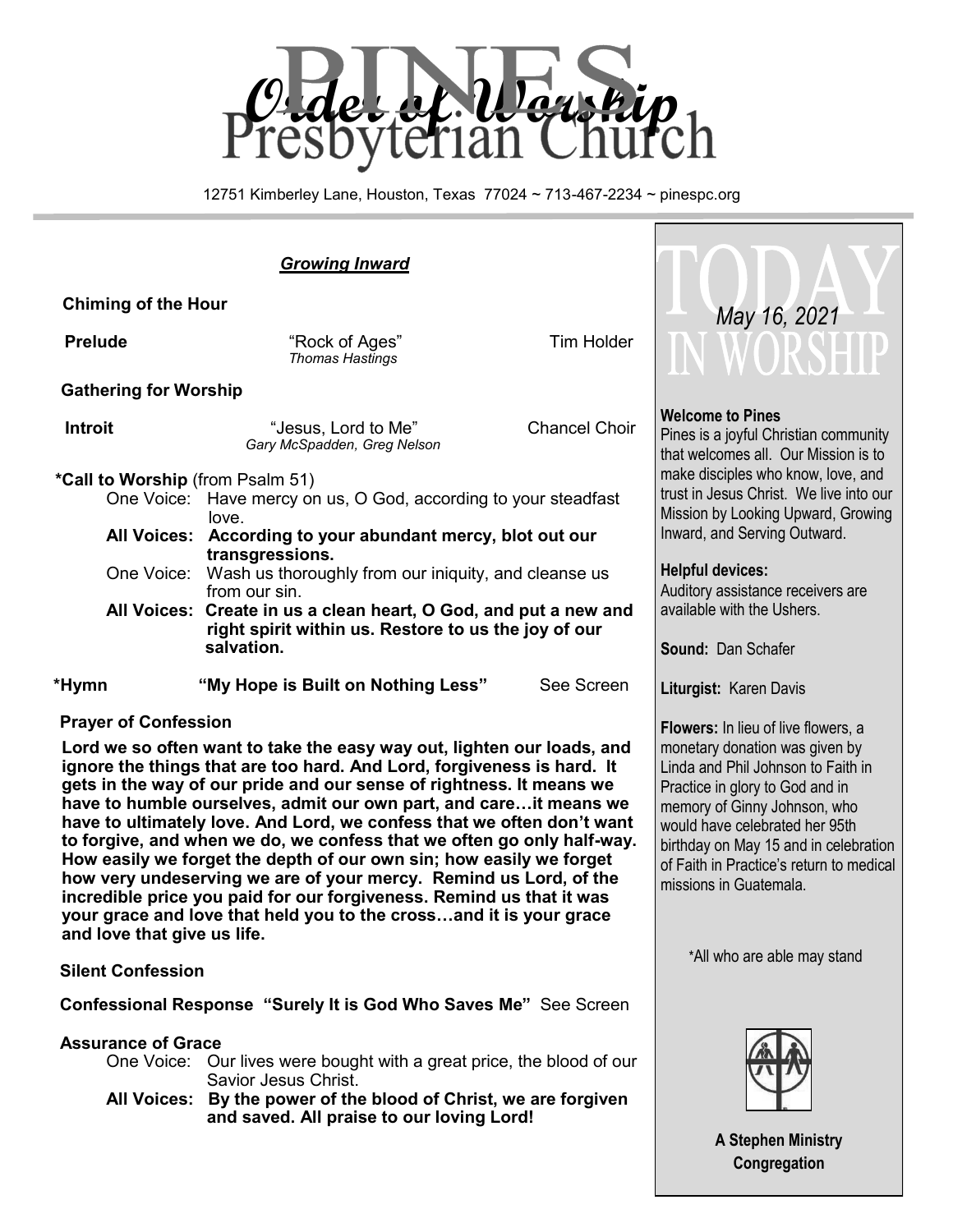**\*Gloria Patri** See Screen

**Glory be to the Father, and to the Son, and to the Holy Ghost; As it was in the beginning, is now and ever shall be, world without end. Amen. Amen.** 

#### *Looking Upward*

**Children's Message**

 **This, this is where children belong, welcomed as part of the worshiping throng. Water, God's Word, bread and cup, prayer and song: This is where children belong. This is where children belong.**

| <b>Anthem</b>                               | "There Is a Redeemer"<br><b>Melody Green</b>               | <b>Chancel Choir</b> |  |  |  |
|---------------------------------------------|------------------------------------------------------------|----------------------|--|--|--|
| <b>Scripture Reading</b>                    |                                                            | Luke 7:36-50         |  |  |  |
| <b>Sermon</b>                               | "Being Forgiven and Forgiving" Rev. Barbara Retzloff       |                      |  |  |  |
| *Hymn                                       | "Change My Heart, O God"                                   | See Screen           |  |  |  |
| <b>Serving Outward</b>                      |                                                            |                      |  |  |  |
| Prayers of the People and the Lord's Prayer |                                                            |                      |  |  |  |
| *Hymn                                       | "Just As I Am"                                             | See Screen           |  |  |  |
| *Charge and Benediction                     |                                                            |                      |  |  |  |
|                                             | Benediction Response "God Be With You Until We Meet Again" | See Screen           |  |  |  |
| *Sending Out The Light of Christ            |                                                            |                      |  |  |  |
| *Postlude                                   | "Open the Eyes of My Heart, Lord"<br>Paul Baloche          | <b>Tim Holder</b>    |  |  |  |
|                                             |                                                            |                      |  |  |  |

Words printed by permission CCLI 998238 Portions of our liturgy are from The Abingdon Worship Annual 2020. Copyright © 2019 by Abingdon Press. Used by permission.

 **The Lord's Prayer** Our Father, who art in heaven, hallowed be thy name. Thy kingdom come, thy will be done, on earth as it is in heaven. Give us this day our daily bread; and forgive us our debts, as we forgive our debtors; and lead us not into temptation, but deliver us from evil. For thine is the kingdom and the power and the glory, forever.

Amen.

 $\overline{\phantom{a}}$  ,  $\overline{\phantom{a}}$  ,  $\overline{\phantom{a}}$  ,  $\overline{\phantom{a}}$  ,  $\overline{\phantom{a}}$  ,  $\overline{\phantom{a}}$  ,  $\overline{\phantom{a}}$  ,  $\overline{\phantom{a}}$  ,  $\overline{\phantom{a}}$  ,  $\overline{\phantom{a}}$  ,  $\overline{\phantom{a}}$  ,  $\overline{\phantom{a}}$  ,  $\overline{\phantom{a}}$  ,  $\overline{\phantom{a}}$  ,  $\overline{\phantom{a}}$  ,  $\overline{\phantom{a}}$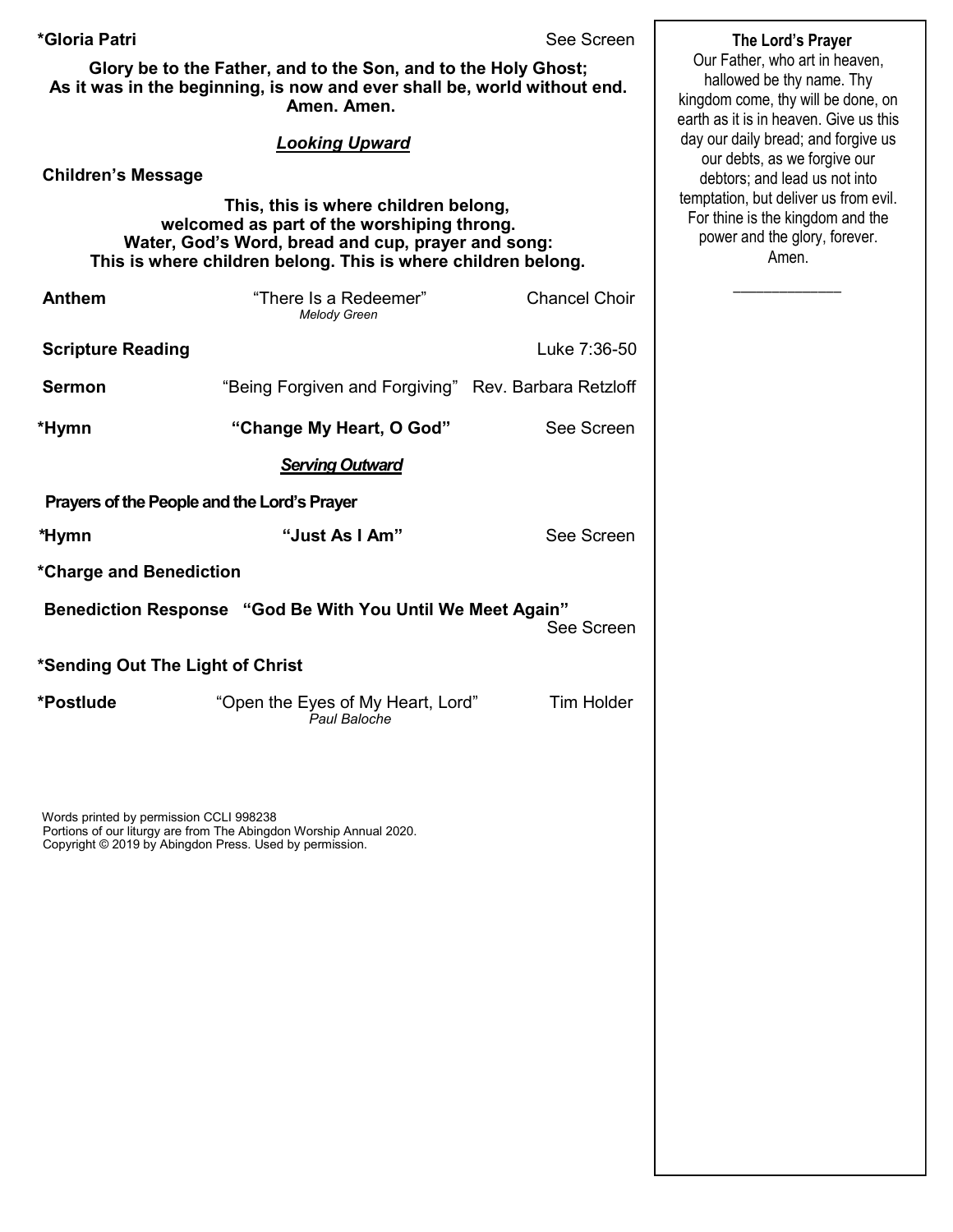# *Calendar for the Week of May 16, 2021*

| Today     | p.m.               | 5:00<br>8:00 | In-Car-Nation Worship  Back Parking Lot                        |
|-----------|--------------------|--------------|----------------------------------------------------------------|
| Monday    | a.m./p.m.<br>10:00 |              | Committee Minutes Due to Office                                |
|           | p.m.               | 6:30         | A Time For Listening & HealingParlor                           |
| Tuesday   | a.m.               | 7:00         | Men's Bible Study(Meet by Zoom)                                |
| Wednesday | p.m.               | 1:30<br>8:00 | Weekly Prayer TeamPrayer Room                                  |
| Thursday  | p.m.               | 1:00         | Lectionary Bible Study (Meet by Zoom)                          |
| Friday    | a.m./p.m.          |              | Newsletter Articles Due to Office                              |
| Saturday  | a.m.               | 11:00        | Mosaic Crawfish Boil Back Parking Lot                          |
| Sunday    | a.m                | 9:00         |                                                                |
|           |                    | 9:15         | Adult Sunday School  Fellowship Hall                           |
|           |                    | 9:15         |                                                                |
|           |                    | 9:15         | Youth Sunday SchoolHigh School Room                            |
|           |                    | 9:30         |                                                                |
|           |                    | 10:00        |                                                                |
|           |                    | 10:45        | Worship ServiceSanctuary/Live Streaming on Web<br>and Facebook |
|           | p.m.               | 5:00         | In-Car-Nation Worship Back parking lot                         |
|           | p.m.               | 8:00         |                                                                |





**Instagram.com/pineshouston**

**Get the latest announcements and reminders right before events happen. Find us here: https://twitter.com/HoustonPines.** 

 **Find us on Facebook facebook.com/PinesPresbyterianChurch** 

 **The newsletter is available in the Narthex for those unable to access it online.** 

#### **SERMON NOTES**